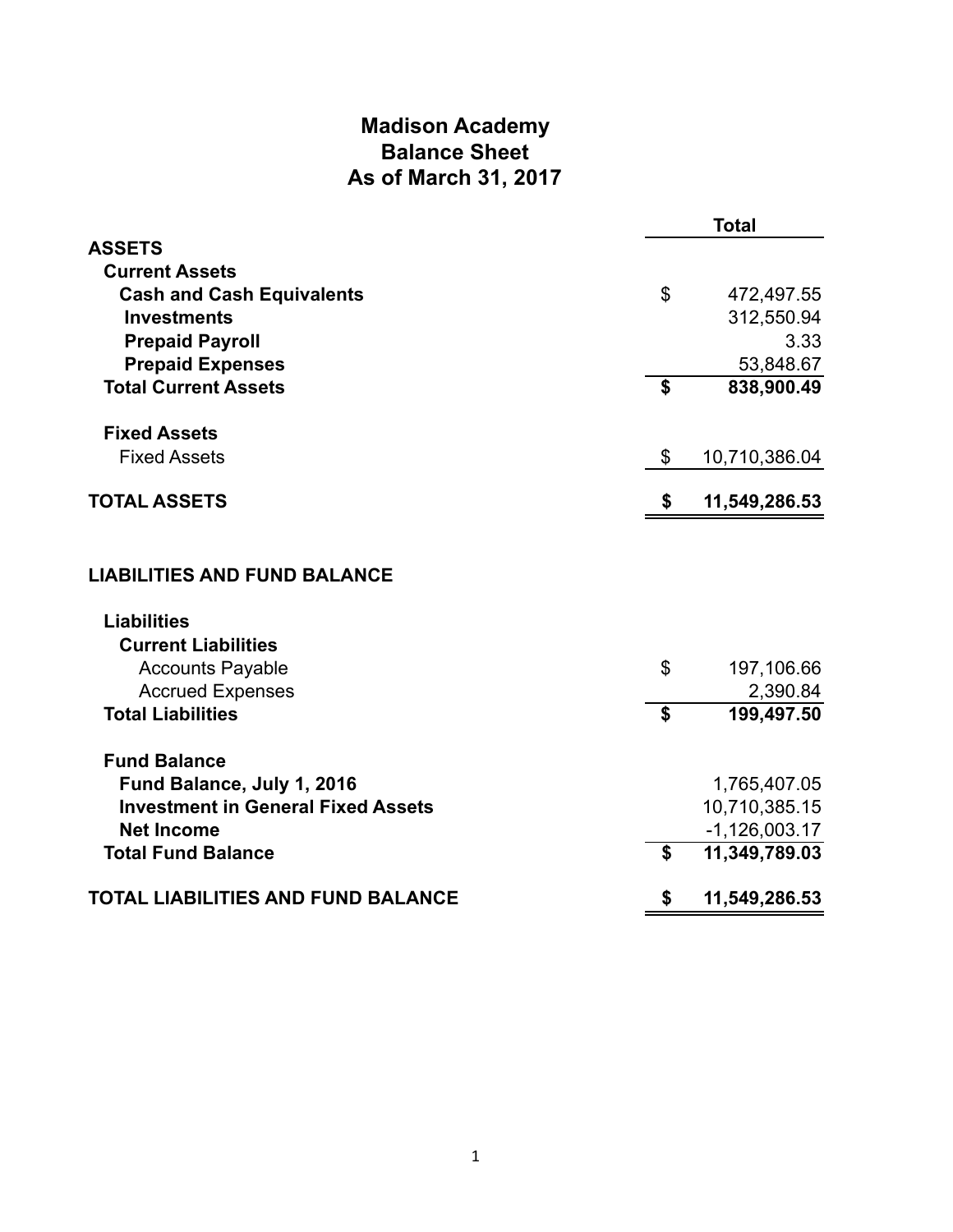| <b>Date</b>    | <b>Number</b>       | <b>Name</b>                                | <b>Memo/Description</b>      | <b>Amount</b> |  |  |
|----------------|---------------------|--------------------------------------------|------------------------------|---------------|--|--|
| 03/02/201      |                     |                                            |                              |               |  |  |
|                | 6059 Cintas         |                                            | Janitorial supplies          | 1,193.04      |  |  |
| 03/02/201      | 6060 Comcast        |                                            | Internet                     | 419.60        |  |  |
| 03/02/201      |                     |                                            |                              |               |  |  |
| 03/02/201      |                     | 6061 Goyette Mechanical Co.                | Building repairs/maintenance | 290.30        |  |  |
| 03/02/201      |                     | 6062 Midwest Substitute Staffing           | Substitutes                  | 1,890.00      |  |  |
|                |                     | 6063 Picture It Photography                | Athletic team pictures       | 150.00        |  |  |
| 03/02/201<br>7 |                     | 6064 Ricoh USA Inc (RENT)                  | Copier lease                 | 288.69        |  |  |
| 03/02/201      |                     |                                            |                              |               |  |  |
| 03/02/201      |                     | 6065 Staples Advantage                     | Teaching supplies            | 188.00        |  |  |
|                |                     | 6066 The Romine Group                      | Spelling bee fee             | 75.00         |  |  |
| 03/02/201      |                     |                                            |                              |               |  |  |
| 03/07/201      |                     | 6067 TRG Aetna Health                      | Health insurance             | 44,358.31     |  |  |
|                |                     | 6068 American Sewer Cleaners               | Building repairs/maintenance | 95.00         |  |  |
| 03/07/201      |                     | 6069 Charter Township of Mundy Treasurer   | Water                        | 466.94        |  |  |
| 03/07/201      |                     |                                            |                              |               |  |  |
| 03/07/201      | 6070 City of Burton |                                            | Water                        | 60.00         |  |  |
|                |                     | 6071 City of Burton Treasurer - Utilities  | Water                        | 475.02        |  |  |
| 03/07/201      | 6072 Comfort Temp   |                                            | HVAC repairs/maintenance     | 297.50        |  |  |
| 03/07/201      |                     |                                            |                              |               |  |  |
| 03/07/201      |                     | 6073 Consumers Energy                      | Gas/Electric                 | 4,443.69      |  |  |
|                |                     | 6074 Genesee Intermediate School District  | Background check fees        | 284.00        |  |  |
| 03/07/201<br>7 |                     | 6075 Gill-Roy's Hardware                   | Building repairs/maintenance | 88.62         |  |  |
| 03/07/201      |                     |                                            |                              |               |  |  |
| 03/07/201      |                     | 6076 Institute for Excellence in Education | Board policy update fees     | 850.00        |  |  |
|                | 6077 Macomb ISD     |                                            | Professional development     | 40.00         |  |  |
| 03/07/201      |                     | 6078 MTA Transportation                    | Transportation               | 14,250.00     |  |  |
| 03/07/201      |                     |                                            |                              |               |  |  |
| 7<br>03/07/201 | 6079 Orkin          |                                            | Pest control                 | 192.18        |  |  |
|                |                     | 6080 Powers Catholic High School           | Shared services              | 89,798.00     |  |  |
| 03/07/201      |                     |                                            |                              |               |  |  |
| 7<br>03/07/201 | 6081 Purchase Power |                                            | Postage                      | 74.28         |  |  |
| 7              |                     | 6082 Ricoh USA Inc (RENT)                  | Copier lease                 | 288.69        |  |  |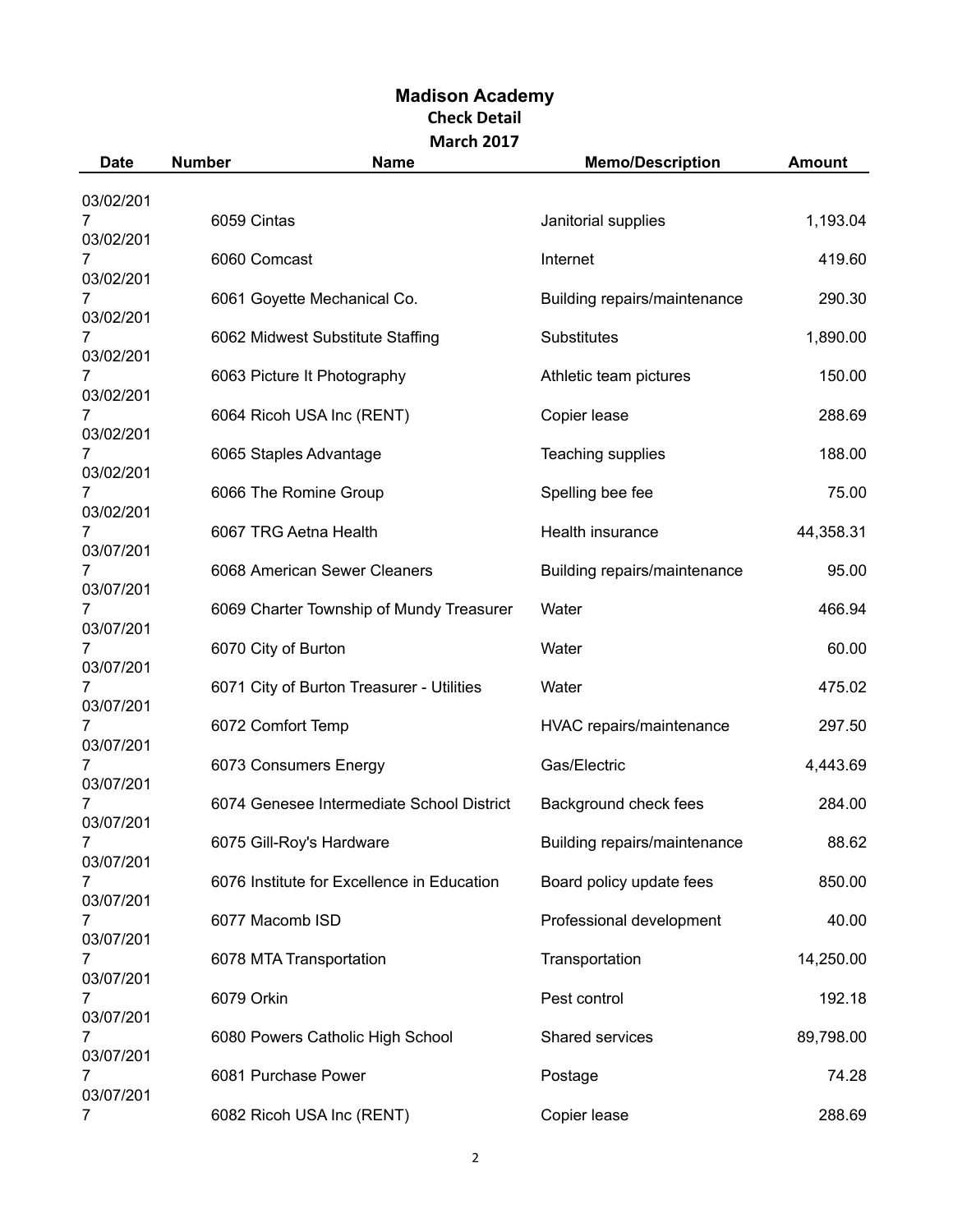| <b>Date</b>                 | <b>Number</b> | <b>Name</b>                                                                       | <b>Memo/Description</b>      | <b>Amount</b> |
|-----------------------------|---------------|-----------------------------------------------------------------------------------|------------------------------|---------------|
| 03/07/201<br>7<br>03/07/201 |               | 6083 Riverside Integrated Systems, Inc.                                           | Building repairs/maintenance | 1,286.98      |
| 03/07/201                   |               | 6084 Tyco Integrated Security LLC                                                 | Security                     | 206.11        |
| 03/07/201                   |               | 6085 Wayne RESA                                                                   | Dues/Fees                    | 399.00        |
| 03/07/201                   |               | 6086 Waste Management                                                             | Waste removal                | 1,061.04      |
| 7<br>03/13/201              |               | 6087 First Student, Inc.                                                          | Transportation               | 765.54        |
| 03/14/201                   |               | 6088 The Romine Group                                                             | Payroll                      | 139,180.88    |
| 03/14/201                   |               | 6089 Building Bridges Therapy Center                                              | <b>Contracted services</b>   | 6,337.00      |
| 03/14/201                   |               | 6090 Cintas                                                                       | Janitorial supplies          | 2,063.08      |
| 03/14/201                   |               | 6091 Diamond Y Door Solutions                                                     | Building repairs/maintenance | 2,590.00      |
| 03/14/201                   |               | 6092 Gill-Roy's Hardware                                                          | Building repairs/maintenance | 31.69         |
| 03/14/201                   |               | 6093 Midwest Substitute Staffing<br><b>Pitney Bowes Global Financial Services</b> | Substitutes                  | 270.00        |
| 03/14/201                   | 6094 LLC      |                                                                                   | Postage lease                | 118.74        |
| 03/14/201                   |               | 6095 Purchase Power                                                               | Postage                      | 105.72        |
| 03/15/201                   |               | 6096 Ricoh USA Inc (Images)                                                       | Copier maintenance           | 240.55        |
| 7<br>03/21/201              |               | 6097 Mutual of Omaha                                                              | Life/Dental Insurance        | 5,299.29      |
| 7<br>03/21/201              |               | 6098 Charter Technologies                                                         | Technology                   | 155.56        |
| 7<br>03/21/201              |               | 6099 CITI Building Services                                                       | Janitorial services          | 12,140.00     |
| 7<br>03/21/201              |               | 6100 CJ's Catering                                                                | Lunch                        | 20,824.62     |
| 7<br>03/21/201              |               | 6101 Comcast                                                                      | Internet                     | 558.08        |
| 7<br>03/21/201              |               | 6102 Genesee Intermediate School District                                         | Background check fees        | 45.00         |
| 7<br>03/21/201              |               | 6103 Gill-Roy's Hardware                                                          | Building repairs/maintenance | 141.22        |
| 7<br>03/21/201              |               | 6104 Home Depot Credit Services                                                   | Building repairs/maintenance | 59.30         |
| 7<br>03/21/201              |               | 6105 Howey & Associates                                                           | Insurance                    | 2,100.00      |
| 7<br>03/21/201              |               | 6106 Midwest Substitute Staffing                                                  | Substitutes                  | 880.00        |
| 7                           |               | 6107 MTA Transportation                                                           | Transportation               | 18,415.00     |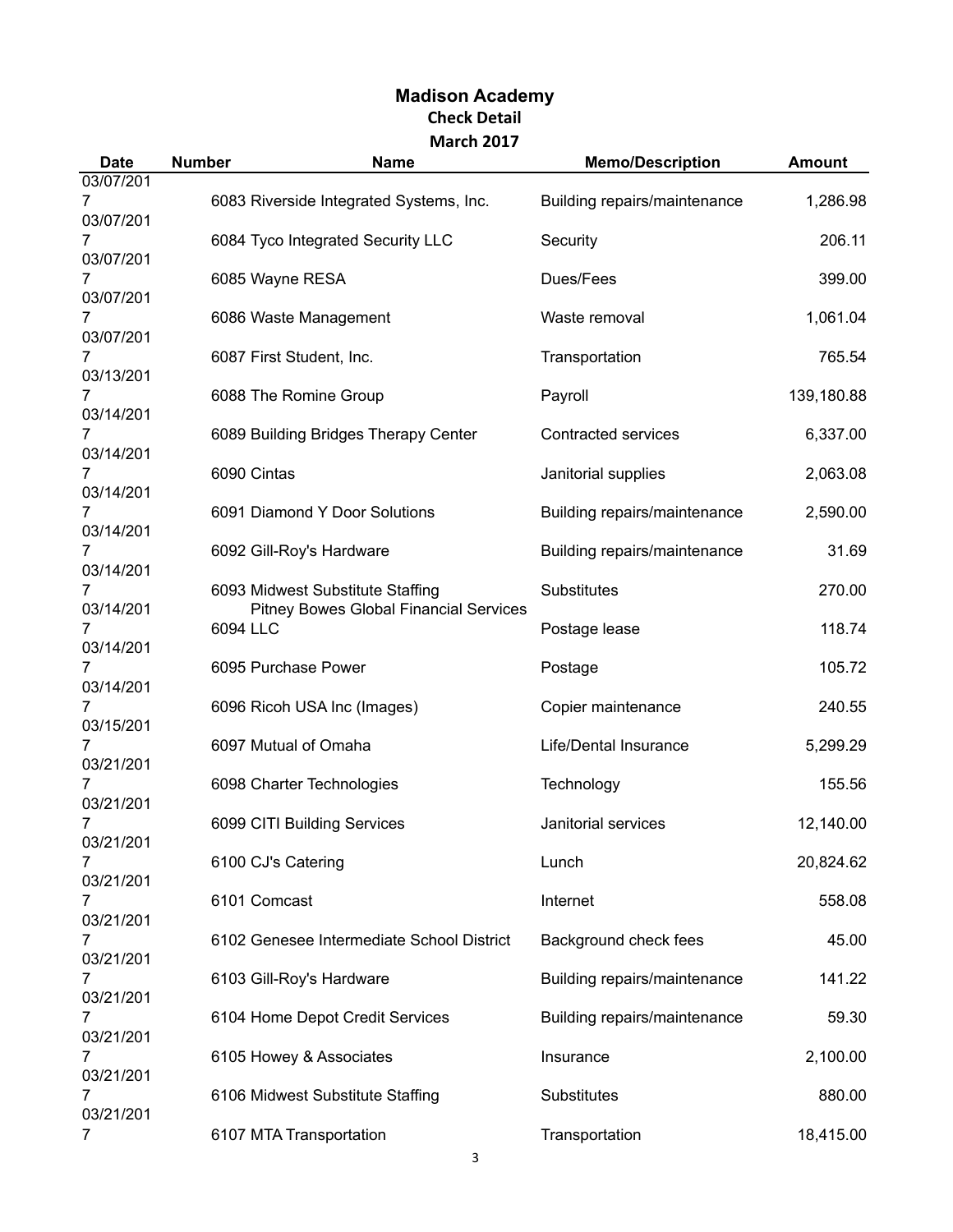| <b>Date</b>                 | <b>Number</b>    | <b>Name</b>                                           | <b>Memo/Description</b>                             | <b>Amount</b>          |
|-----------------------------|------------------|-------------------------------------------------------|-----------------------------------------------------|------------------------|
| 03/21/201<br>7              |                  | 6108 One Source Water                                 | Water                                               | 78.00                  |
| 03/21/201<br>03/21/201      |                  | 6109 Purchase Power                                   | Postage                                             | 108.99                 |
| 03/21/201                   |                  | 6110 Ricoh USA Inc (Images)                           | Copier maintenance                                  | 218.84                 |
| 7<br>03/28/201              |                  | 6111 Tyco Integrated Security LLC                     | Security                                            | 206.11                 |
| 7<br>03/28/201              |                  | 6112 AB Lock and Safe Inc.                            | Building repairs/maintenance                        | 24.00                  |
| 7<br>03/28/201              | 6113 Comcast     |                                                       | Internet                                            | 419.60                 |
| 7<br>03/28/201              |                  | 6114 Comfort Temp                                     | HVAC repairs/maintenance                            | 410.00                 |
| 7<br>03/28/201              |                  | 6115 Midwest Substitute Staffing                      | <b>Substitutes</b>                                  | 4,645.00               |
| 7<br>03/28/201              |                  | 6116 Tricia Osborne                                   | Voided                                              | 81.86                  |
| 7<br>03/28/201              |                  | 6117 The Romine Group                                 | Management fees                                     | 52,062.38              |
| 7<br>03/28/201              |                  | 6118 The Romine Group                                 | Voided                                              | 0.00                   |
| 7<br>03/30/201              |                  | 6119 The Romine Group                                 | Payroll                                             | 143,000.00             |
| 7<br>03/22/201              |                  | 6120 Mutual of Omaha                                  | Life/Dental Insurance                               | 5,342.44               |
| 7                           | DC032217 Staples | Total Checks/ACH Payments for the month of March 2017 | Teaching supplies                                   | 1,075.83<br>583,504.31 |
| 03/10/201                   |                  | <b>Petty Cash</b>                                     |                                                     |                        |
| 7<br>03/14/201              |                  | 2666 All for Kidz                                     | In school assembly                                  | 223.00                 |
| 7<br>03/16/201              |                  | 2667 Longway Planetarium                              | <b>GSRP</b> field trip                              | 32.00                  |
| 7<br>03/16/201              |                  | 2668 Antonio Flucker                                  | <b>Basketball Referee</b>                           | 35.00                  |
| 7<br>03/23/201              |                  | 2669 Art Horton                                       | <b>Basketball Referee</b>                           | 35.00                  |
| 7<br>03/23/201              |                  | 2670 Tricia Osborne                                   | Mileage reimbursement<br>Reimbursemnet for literacy | 81.86                  |
| 7                           |                  | 2671 Lisa Willey                                      | night                                               | 129.46                 |
| 03/23/201<br>7<br>03/30/201 |                  | 2672 Chuck Russell                                    | Teaching supply reimbursement                       | 103.93                 |
| 7                           |                  | 2673 Floyd Williams                                   | <b>Basketball Referee</b>                           | 35.00                  |
| 03/30/201<br>7              |                  | 2674 James Brigance                                   | <b>Basketball Referee</b>                           | 35.00                  |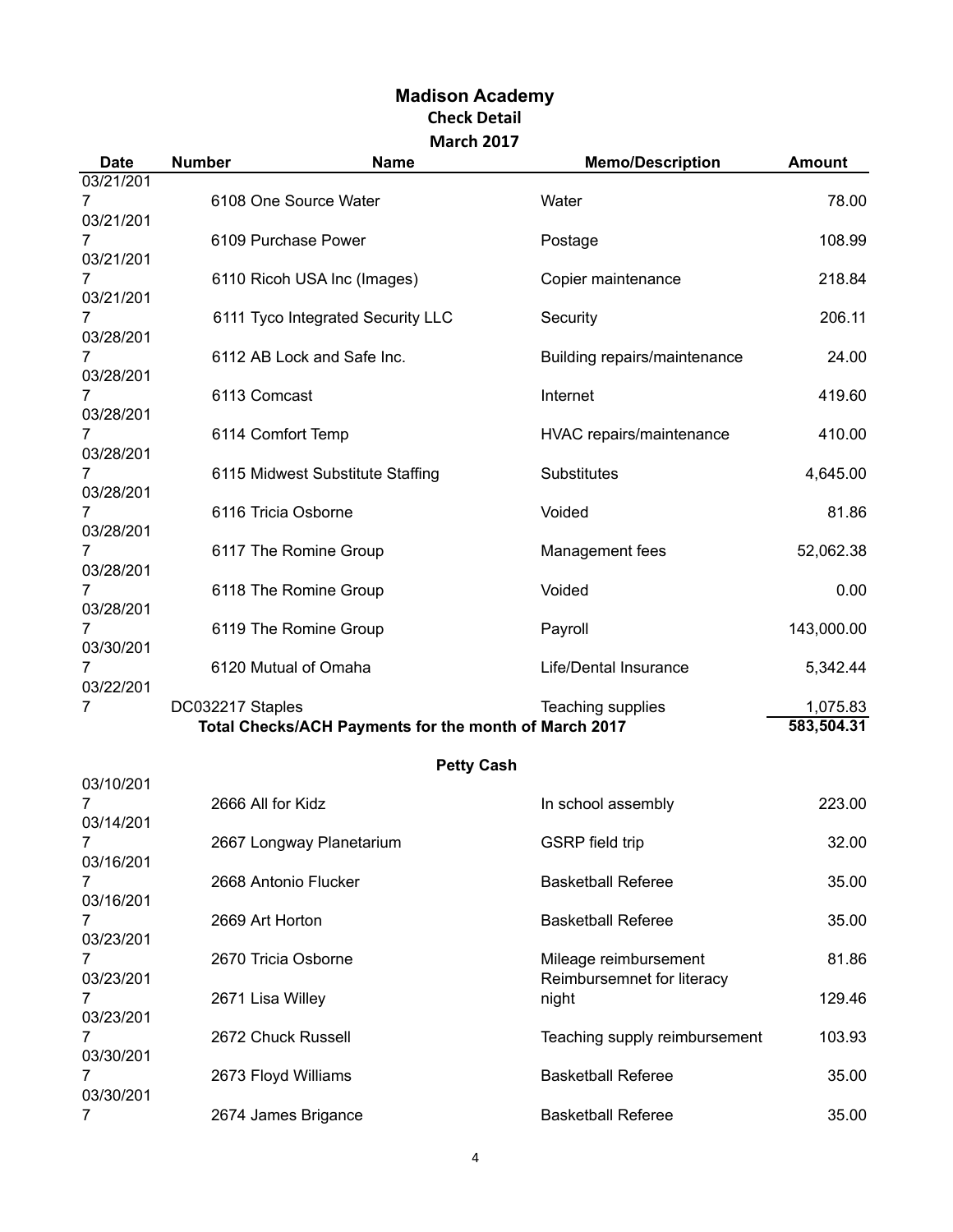| <b>Date</b> | <b>Number</b>                                                        | <b>Name</b> | <b>Memo/Description</b>   | Amount       |
|-------------|----------------------------------------------------------------------|-------------|---------------------------|--------------|
| 03/30/201   |                                                                      |             |                           |              |
|             | 2675 Joe Brewer                                                      |             | <b>Basketball Referee</b> | 35.00        |
| 03/31/201   |                                                                      |             |                           |              |
| 7           | 2676 Kaiser Studio                                                   |             | Yearbook deposit          | 450.00       |
|             | Total Checks/ACH Payments for the month of March 2017                |             |                           | 1,195.25     |
|             | Total Checks/ACH Payments (all accounts) for the month of March 2017 |             |                           | \$584,699.56 |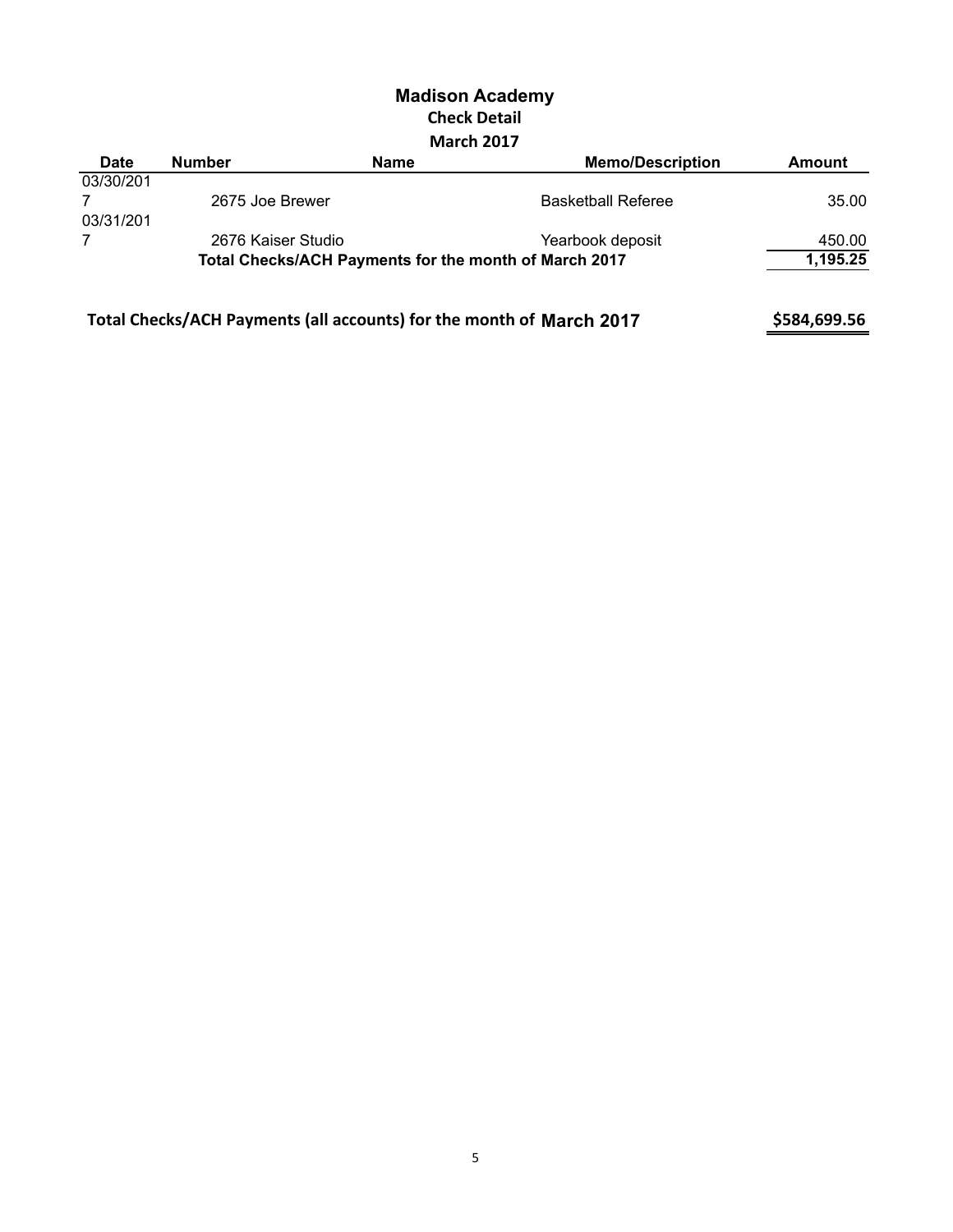# **Madison Academy A/P Aging Summary As of March 31, 2017**

|                                             | <b>Current</b> | $1 - 30$     | $31 - 60$                                                 | $61 - 90$  | 91 and over          | <b>Total</b> |
|---------------------------------------------|----------------|--------------|-----------------------------------------------------------|------------|----------------------|--------------|
| <b>Charter Technologies</b>                 | 86.00          |              |                                                           |            |                      | 86.00        |
| Cintas                                      | 818.93         |              |                                                           |            |                      | 818.93       |
| <b>CITI Building Services</b>               | 12,140.00      |              |                                                           |            |                      | 12,140.00    |
| <b>City of Burton Treasurer - Utilities</b> | 475.02         |              |                                                           |            |                      | 475.02       |
| CJ's Catering                               | 22,263.14      |              |                                                           |            |                      | 22,263.14    |
| <b>Comcast Business</b>                     |                |              |                                                           | (1,951.10) |                      | (1,951.10)   |
| <b>Consumers Energy</b>                     | 3,747.08       |              |                                                           |            |                      | 3,747.08     |
| Genesee Intermediate School District        | 230.00         |              |                                                           |            |                      | 230.00       |
| Gill-Roy's Hardware                         |                | 18.10        |                                                           |            |                      | 18.10        |
| <b>Midwest Substitute Staffing</b>          | 1,080.00       |              |                                                           |            |                      | 1,080.00     |
| Orkin                                       | 192.18         |              |                                                           |            |                      | 192.18       |
| Ricoh USA Inc (RENT)                        | 288.69         |              |                                                           |            |                      | 288.69       |
| Staples Advantage                           | 88.85          |              |                                                           |            |                      | 88.85        |
| The Romine Group                            | 58,510.82      | (19, 106.89) | 118, 164. 49                                              |            |                      | 157,568.42   |
| Uline                                       | 61.35          |              |                                                           |            |                      | 61.35        |
| <b>TOTAL</b>                                |                |              | $$99,982.06$ $$ (19,088.79)$ $$118,164.49$ $$ (1,951.10)$ |            | \$<br>$\blacksquare$ | \$197,106.66 |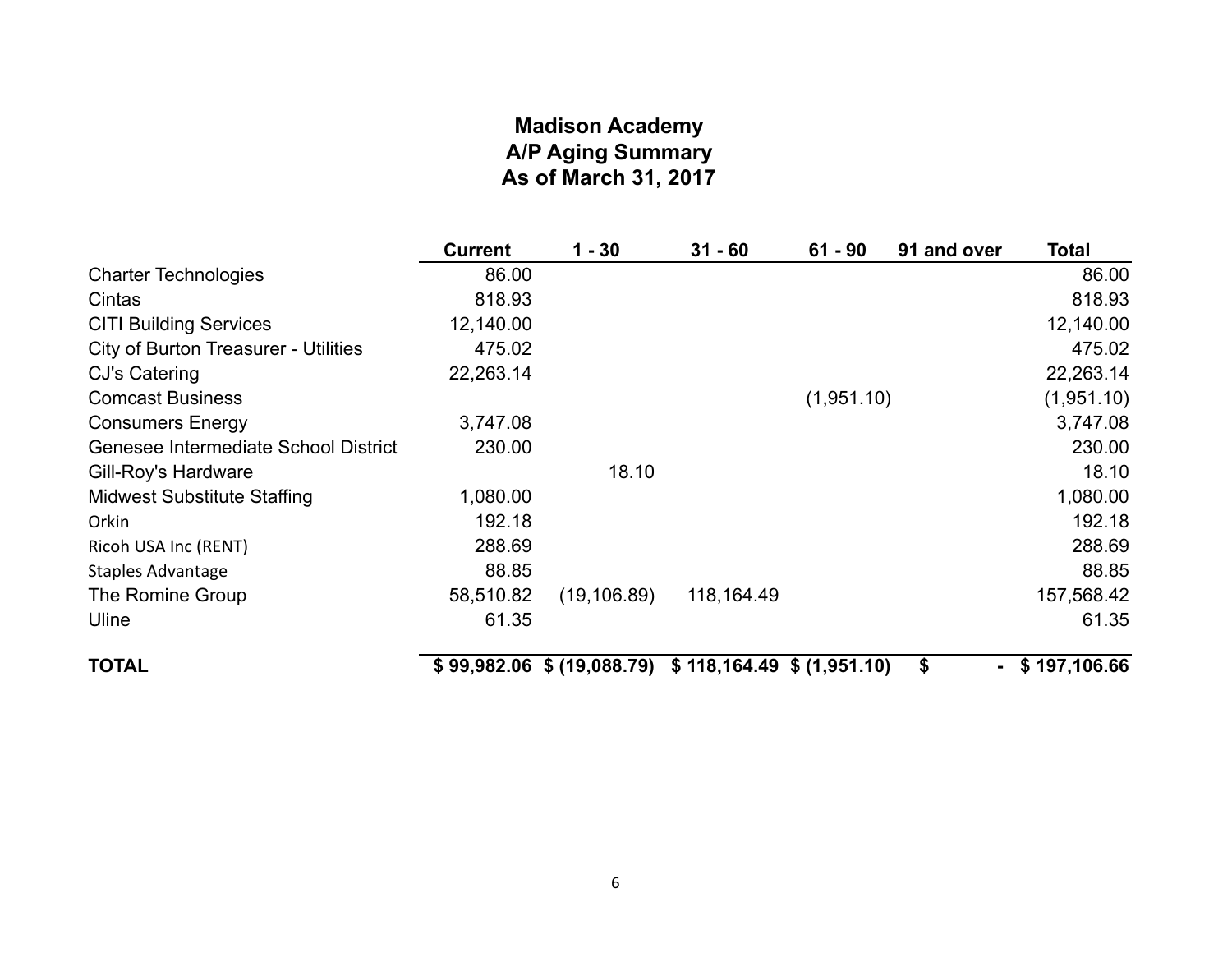### **Madison Academy Statement of Revenues and Expenditures-All Governmental Funds Consolidated - Fiscal Year 2017**

|                                                 | For the<br>Month of<br><b>March 2017</b> | <b>For the Period</b><br>July 1, 2016 to<br>March 31, 2017 | <b>Budget</b>  | Remaining                    | % Remaining |
|-------------------------------------------------|------------------------------------------|------------------------------------------------------------|----------------|------------------------------|-------------|
| <b>Revenue</b>                                  |                                          |                                                            |                |                              |             |
| <b>Local Sources</b>                            | 3,554.90                                 | 50,745.53                                                  | 42,744.00      | (8,001.53)                   | 118.72%     |
| <b>State Sources</b>                            | 586,359.07                               | 3,579,173.01                                               | 4,505,784.00   | 926,610.99                   | 79.44%      |
| <b>Federal Sources</b>                          | 42,760.07                                | 190,000.97                                                 | 481,344.00     | 291,343.03                   | 39.47%      |
| <b>Total Revenue</b>                            | \$632,674.04                             | \$3,819,919.51                                             | \$5,029,872.00 | \$1,209,952.49               | 75.94%      |
| <b>Expenditures</b>                             |                                          |                                                            |                |                              |             |
| <b>Basic Programs</b>                           | 234,731.65                               | 2,144,354.76                                               | 2,301,504.00   | 157, 149. 24                 | 93.17%      |
| <b>Added Needs</b>                              | 40,090.26                                | 378,197.87                                                 | 408,392.00     | 30,194.13                    | 92.61%      |
| <b>Pupil Support Serves</b>                     | 3,896.35                                 | 38,644.09                                                  | 77,704.00      | 39,059.91                    | 49.73%      |
| <b>Instructional Staff Support Services</b>     | 0.00                                     | 19,158.46                                                  | 18,000.00      | (1, 158.46)                  | 106.44%     |
| <b>General Administration</b>                   | 75,529.03                                | 476,699.60                                                 | 572,344.00     | 95,644.40                    | 83.29%      |
| <b>School Administration</b>                    | 43,585.04                                | 366,277.92                                                 | 326,344.00     | (39,933.92)                  | 112.24%     |
| <b>Business Support Services</b>                | 118.00                                   | 22,917.50                                                  | 21,328.00      | (1,589.50)                   | 107.45%     |
| Operations and Maintenance                      | 34,735.96                                | 365, 132. 33                                               | 290,944.00     | (74, 188.33)                 | 125.50%     |
| Transportation                                  | 18,415.00                                | 149,315.27                                                 | 116,664.00     | (32,651.27)                  | 127.99%     |
| <b>Central Support Services</b>                 | 780.00                                   | 3,207.45                                                   | 14,656.00      | 11,448.55                    | 21.88%      |
| <b>Support Service-Other</b>                    | 35,280.70                                | 204,808.69                                                 | 255,064.00     | 50,255.31                    | 80.30%      |
| <b>Community Services</b>                       | 0.00                                     | 0.00                                                       | 216.00         | 216.00                       | $0.00\%$    |
| Custody and Care of Children                    | 278.32                                   | 2,576.34                                                   | 2,000.00       | (576.34)                     | 128.82%     |
| Debt Service-Long Term Only                     | 97,535.36                                | 774,632.40                                                 | 687,688.00     | (86,944.40)                  | 112.64%     |
| <b>Total Operating Expenditures</b>             | \$584,975.67                             | \$4,945,922.68                                             | \$5,092,848.00 | \$146,925.32                 | 97.12%      |
| Excess (deficency) of revenues over expeditures | \$47,698.37                              | (\$1,126,003.17)                                           |                | (\$62,976.00) \$1,063,027.17 |             |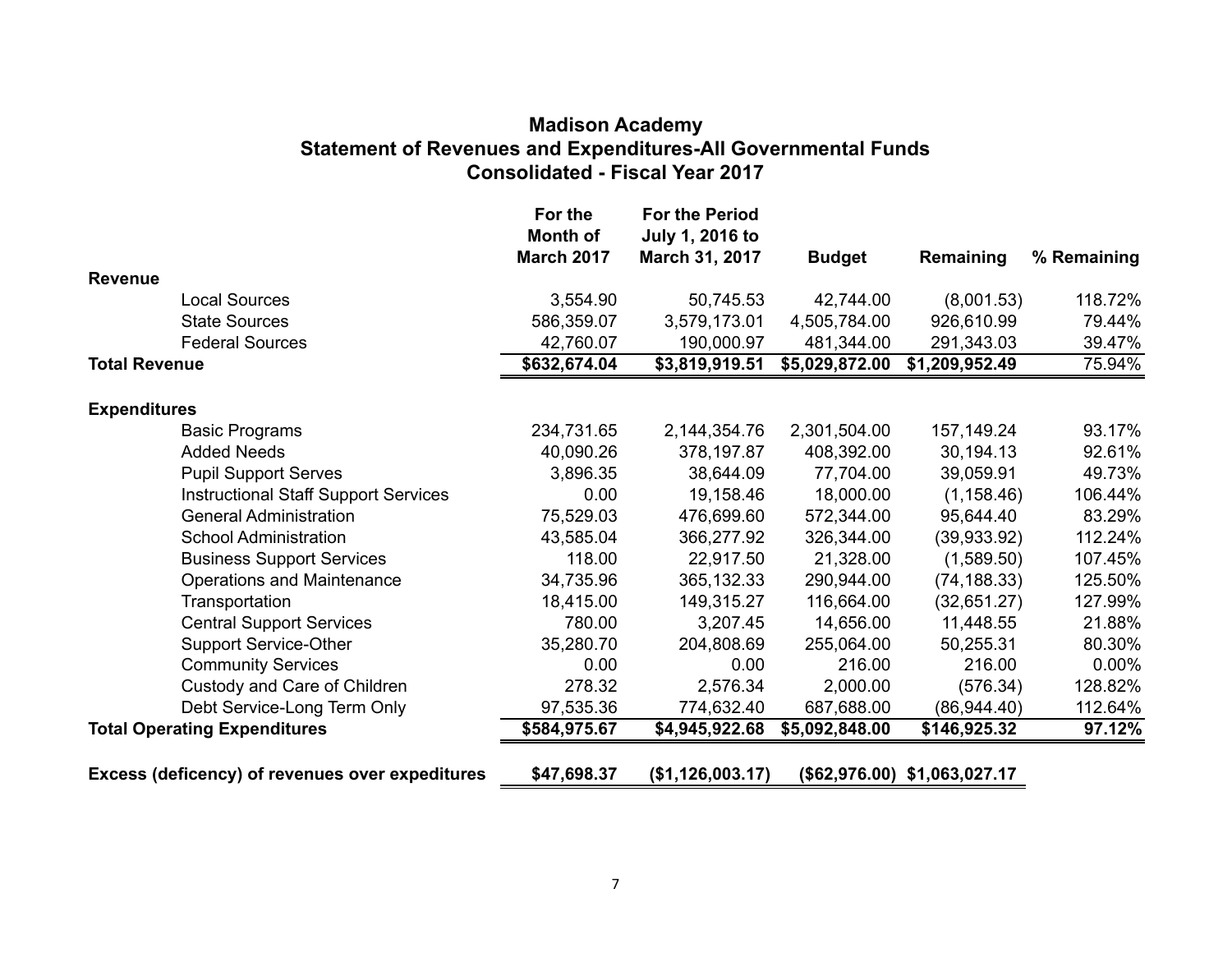|                                                       | For the Month<br>of March 2017 | <b>For the Period</b><br>July 1, 2016 to<br>March 31, 2017 | <b>Budget</b>  | Remaining      |
|-------------------------------------------------------|--------------------------------|------------------------------------------------------------|----------------|----------------|
| <b>Revenue</b>                                        |                                |                                                            |                |                |
| 11-0-151-000 Interest Income                          | 0.00                           | 210.71                                                     | 136.00         | (74.71)        |
| 11-0-172-000 Uniform Revenue                          | 214.00                         | 824.25                                                     | 2,000.00       | 1,175.75       |
| 11-0-181-000 After School Student Care                | 175.00                         | 1,045.00                                                   | 1,328.00       | 283.00         |
| 11-0-199-000 Miscellaneous Income                     | 1,479.00                       | 19,758.13                                                  | 6,000.00       | (13,758.13)    |
| 11-0-199-001 Fundraising Income                       | 0.00                           | 549.92                                                     | 328.00         | (221.92)       |
| 11-0-199-002 Student Activities                       | 0.00                           | 230.00                                                     | 328.00         | 98.00          |
| 11-0-199-003 Bay Mills Grant                          | 0.00                           | 0.00                                                       | 5,728.00       | 5,728.00       |
| 11-0-199-006 ERate Income                             | 0.00                           | 8,595.96                                                   | 3,328.00       | (5,267.96)     |
| 11-0-199-007 Transportation Income                    | 1,716.90                       | 16,067.60                                                  | 20,000.00      | 3,932.40       |
| 11-0-199-008 Athletics Income                         | (30.00)                        | 3,341.41                                                   | 2,240.00       | (1, 101.41)    |
| 11-0-311-000 Targeted Literacy Instruction            | 329.96                         | 1,979.80                                                   |                | (1,979.80)     |
| 11-0-311-010 State Aid Foundation Allowance           | 554,051.54                     | 3,370,804.53                                               | 4,192,800.00   | 821,995.47     |
| 11-0-312-000 Headlee Data Collect (152a)              | 1,876.97                       | 11,404.96                                                  | 14,664.00      | 3,259.04       |
| 11-0-312-010 Preschool                                | 0.00                           | 10,125.60                                                  | 69,600.00      | 59,474.40      |
| 11-0-312-020 At Risk (31A)                            | 23,022.07                      | 139,741.63                                                 | 180,000.00     | 40,258.37      |
| 11-0-312-120 Special Ed Headlee (51c)                 | 6,157.65                       | 36,945.88                                                  | 43,392.00      | 6,446.12       |
| 11-0-312-120-01 PY Sp Ed Headlee (51c)                | 0.00                           | 2,645.34                                                   |                | (2,645.34)     |
| 11-0-315-070 First Robotics                           | 318.15                         | 1,908.90                                                   |                | (1,908.90)     |
| 11-0-414-140 Title I                                  | 0.00                           | 0.00                                                       | 143,744.00     | 143,744.00     |
| 11-0-414-210 Title II                                 | 0.00                           | 0.00                                                       | 4,792.00       | 4,792.00       |
| 11-0-417-120 IDEA                                     | 0.00                           | 0.00                                                       | 82,376.00      | 82,376.00      |
| 11-0-519-000 Special Ed Act18                         | 8,688.57                       | 27,975.03                                                  | 28,000.00      | 24.97          |
| 25-0-161-110 Student Lunch Income                     | 0.00                           | 122.55                                                     | 1,328.00       | 1,205.45       |
| 25-0-312-110 State School Lunch (31d)                 | 602.73                         | 3,616.37                                                   | 5,328.00       | 1,711.63       |
| 25-0-414-110 Federal Food Income                      | 26,658.96                      | 154,613.40                                                 | 222,432.00     | 67,818.60      |
| 25-0-481-0110 Commodity Revenue                       | 7,412.54                       | 7,412.54                                                   |                | (7, 412.54)    |
| <b>Total Revenue</b>                                  | 632,674.04                     | \$3,819,919.51                                             | \$5,029,872.00 | \$1,209,952.49 |
| <b>Expenditures</b>                                   |                                |                                                            |                |                |
| 11-1-111 Elementary                                   |                                |                                                            |                |                |
| 3110-1240-101-000 Teacher Salaries                    | 29,556.58                      | 331,127.05                                                 | 303,328.00     | (27, 799.05)   |
| 3110-1240-101-001 Shared Services                     | 111,892.16                     | 869,996.27                                                 | 945,216.00     | 75,219.73      |
| 3110-1870-101-000 Substitute Teachers                 | 6,040.24                       | 28,386.44                                                  | 20,000.00      | (8,386.44)     |
| 3110-2120-101-000 Life/Disability                     | 808.13                         | 4,123.41                                                   | 4,680.00       | 556.59         |
| 3110-2120-101-001 Shared Service Life/Disability      | 2,024.08                       | 10,303.28                                                  | 13,368.00      | 3,064.72       |
| 3110-2130-101-000 Health                              | 8,098.53                       | 63,490.79                                                  | 85,328.00      | 21,837.21      |
| 3110-2130-101-001 Shared Service Health               | 15,581.37                      | 113,355.04                                                 | 129,328.00     | 15,972.96      |
| 3110-2820-101-000 401K                                | 0.00                           | 0.00                                                       | 16,864.00      | 16,864.00      |
| 3110-2820-101-001 Shared Service 401K                 | 0.00                           | 0.00                                                       | 41,888.00      | 41,888.00      |
| 3110-2830-101-000 FICA                                | 2,373.57                       | 25,642.57                                                  | 23,200.00      | (2,442.57)     |
| 3110-2830-101-001 Shared Service FICA                 | 8,229.68                       | 63,855.79                                                  | 72,304.00      | 8,448.21       |
| 3110-2840-101-000 WC                                  | 0.00                           | 0.00                                                       | 1,560.00       | 1,560.00       |
| 3110-2840-101-001 Shared Service Wkrs Comp            | 0.00                           | 0.00                                                       | 4,456.00       | 4,456.00       |
| 3110-2850-101-000 Unemployment                        | 1,039.30                       | 5,333.30                                                   | 5,328.00       | (5.30)         |
| 3110-2850-101-001 Shared Service Unemployment         | 1,882.00                       | 13,867.49                                                  | 15,664.00      | 1,796.51       |
| 3190-1290-101-000 Educational Development Plan Leader | 0.00                           | 1,768.00                                                   |                | (1,768.00)     |
| 3220-101-000 Workshops                                | 40.00                          | 702.48                                                     | 664.00         | (38.48)        |
| 5110-101-000 Teaching Supplies                        | 103.93                         | 6,276.47                                                   | 5,328.00       | (948.47)       |
| 5210-101-000 Textbooks                                | 0.00                           | 41,163.89                                                  | 27,328.00      | (13,835.89)    |
| 7410-101-000 Dues/Fees                                | 0.00                           | 2,493.00                                                   |                | (2,493.00)     |
| 7910-101-002 Uniforms                                 | 0.00                           | 862.36                                                     | 2,000.00       | 1,137.64       |
| 7910-101-003 Miscellaneous                            | 129.46                         | 997.51                                                     | 664.00         | (333.51)       |
| 7910-101-004 Shared Service Expense                   | 0.00                           | 89,798.00                                                  | 127,296.00     | 37,498.00      |
| <b>IDEA</b>                                           |                                |                                                            |                |                |
| 3450-801-000 CEIS IXL Software                        | 0.00                           | 699.00                                                     | 464.00         | (235.00)       |
| 5110-801-000 CEIS Supplies                            | 0.00                           | 3,095.28                                                   | 2,576.00       | (519.28)       |
| Total 11-1-111 Elementary                             |                                | \$ 187,799.03 \$ 1,677,337.42 \$ 1,848,832.00 \$           |                | 171,494.58     |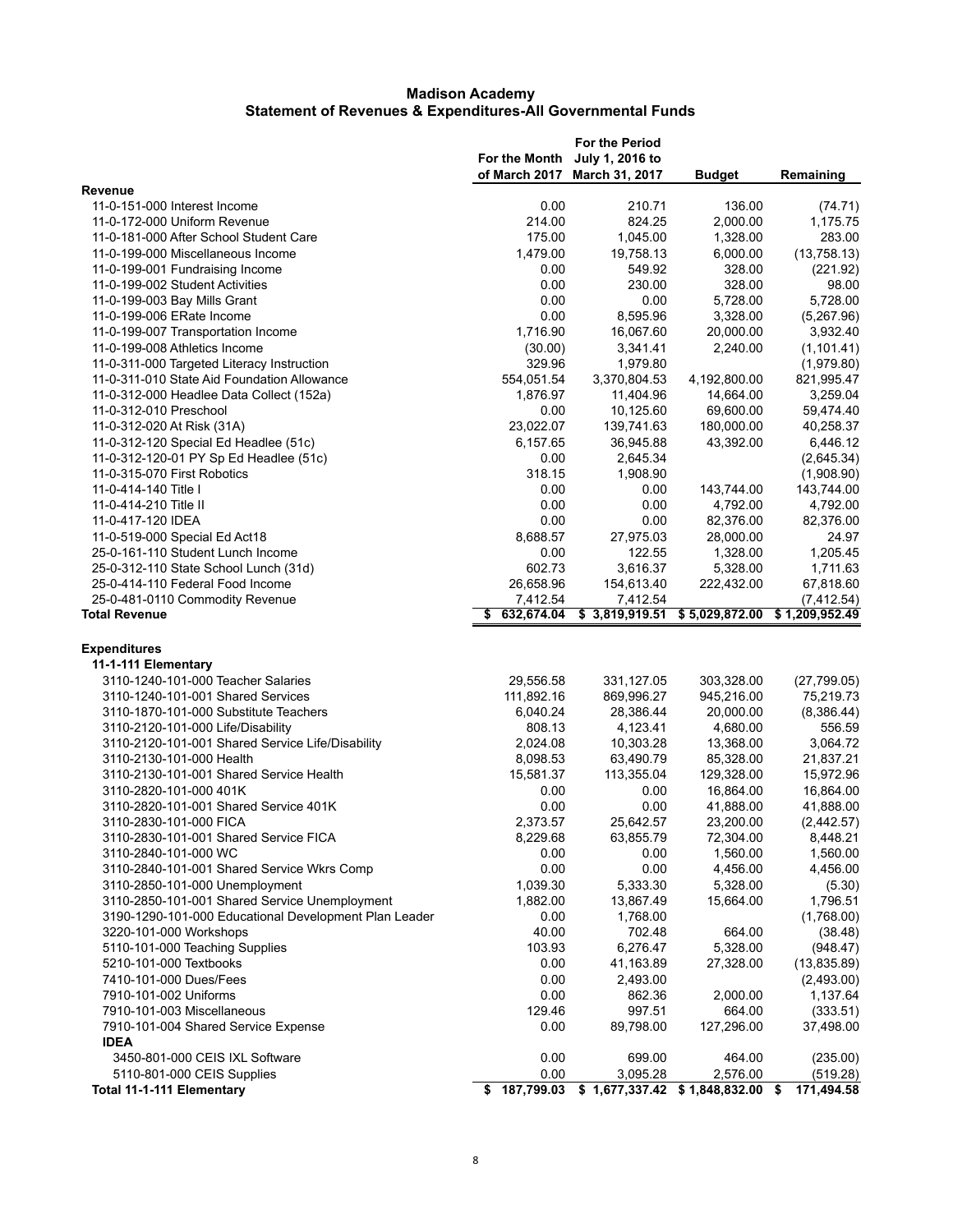|                                             | For the Month<br>of March 2017 |        | <b>For the Period</b><br>July 1, 2016 to<br>March 31, 2017 |                                      | <b>Budget</b> |      | Remaining    |
|---------------------------------------------|--------------------------------|--------|------------------------------------------------------------|--------------------------------------|---------------|------|--------------|
| 11-1-113 High School                        |                                |        |                                                            |                                      |               |      |              |
| 3110-1240-101-000 Teacher Salaries          | 22,482.49                      |        | 231,453.20                                                 |                                      | 205,232.00    |      | (26, 221.20) |
| 3110-1870-101-000 Substitutes               | 2,500.00                       |        | 18,575.00                                                  |                                      |               |      | (18, 575.00) |
| 3110-2120-101-000 Life/Disability           | 557.90                         |        | 2.669.71                                                   |                                      | 3,072.00      |      | 402.29       |
| 3110-2130-101-000 Health                    | 3,371.51                       |        | 26,906.14                                                  |                                      | 44,000.00     |      | 17,093.86    |
| 3110-2820-101-000 401K                      | 0.00                           |        | 0.00                                                       |                                      | 7,176.00      |      | 7,176.00     |
| 3110-2830-101-000 FICA                      | 1,701.37                       |        | 17,509.04                                                  |                                      | 15,696.00     |      | (1,813.04)   |
| 3110-2840-101-000 Workers Comp              | 0.00                           |        | 0.00                                                       |                                      | 1,024.00      |      | 1,024.00     |
| 3110-2850-101-000 Unemployment Comp         | 492.17                         |        | 2,983.76                                                   |                                      | 3,328.00      |      | 344.24       |
| 3110-2850-601-000 31a HS Unemployment       | 195.24                         |        | 630.72                                                     |                                      |               |      | (630.72)     |
| 4140-762-000 Title II Grad Point            | 0.00                           |        | 3,340.70                                                   |                                      |               |      | (3,340.70)   |
| 5110-101-000 Teaching Supplies              | 0.00                           |        | 2,296.10                                                   |                                      | 4,664.00      |      | 2,367.90     |
| 5110-101-001 Online Class Fee               | 0.00                           |        | 0.00                                                       |                                      | 664.00        |      | 664.00       |
| 5210-101-000 Textbooks                      | 0.00                           |        | 1,261.44                                                   |                                      | 3,328.00      |      | 2,066.56     |
| 7910-101-000 Miscellaneous                  | 0.00                           |        | 626.40                                                     |                                      | 664.00        |      | 37.60        |
| 7910-101-002 First Robotics                 | 0.00                           |        | 505.17                                                     |                                      |               |      | (505.17)     |
| At Risk 31A                                 |                                |        |                                                            |                                      |               |      |              |
| 3110-1240-306-000 31A Teaching Salary       | 5,916.66                       |        | 71,703.57                                                  |                                      | 73,328.00     |      | 1,624.43     |
| 3110-2120-306-000 31A HS Life/Disability    | 207.70                         |        | 1,038.50                                                   |                                      | 864.00        |      | (174.50)     |
| 3110-2130-306-000 31A High School Health    | 2,168.22                       |        | 16.627.26                                                  |                                      | 14,000.00     |      | (2,627.26)   |
| 3110-2820-306-000 31a 401K                  | 0.00                           |        | 0.00                                                       |                                      | 5,864.00      |      | 5,864.00     |
| 3110-2830-306-000 31A FICA                  | 452.64                         |        | 5,582.82                                                   |                                      | 5,608.00      |      | 25.18        |
| 3110-2850-306-000 31a Unemployment          | 0.00                           |        | 0.00                                                       |                                      | 1,496.00      |      | 1,496.00     |
| Total 11-1-113 High School                  | \$<br>40,045.90                | \$     | 403,709.53 \$                                              |                                      | 390,008.00 \$ |      | (13, 701.53) |
|                                             |                                |        |                                                            |                                      |               |      |              |
| 11-1-118 Preschool                          |                                |        |                                                            |                                      |               |      |              |
| 3110-1240-101-000 Preschool Teacher         | 0.00                           |        | 7,500.01                                                   |                                      |               |      | (7,500.01)   |
| 3110-2120-101-000 Preschool Life/Disability | 0.00                           |        | 96.36                                                      |                                      |               |      | (96.36)      |
| 3110-2130-101-000 Preschool Health          | 0.00                           |        | 507.57                                                     |                                      |               |      | (507.57)     |
| 3110-2830-101-000 Preschool FICA            | 0.00                           |        | 475.10                                                     |                                      |               |      | (475.10)     |
| 3110-2850-101-000 Preschool Unemployment    | 0.00                           |        | 0.00                                                       |                                      |               |      | 0.00         |
| 7910-101-000 Preschool Misc                 | 168.00                         |        | 1,044.00                                                   |                                      |               |      | (1,044.00)   |
| <b>GSRP</b>                                 |                                |        |                                                            |                                      |               |      |              |
| 3110-1240-343-000 GSRP Salary               | 5,036.64                       |        | 36,923.15                                                  |                                      | 36,040.00     |      | (883.15)     |
| 3110-2120-343-000 GSRP Life/Disability      | 64.24                          |        | 289.08                                                     |                                      | 536.00        |      | 246.92       |
| 3110-2130-343-000 Health Care               | 1,081.24                       |        | 8,202.29                                                   |                                      | 7,712.00      |      | (490.29)     |
| 3110-2820-343-000 GSRP 401K                 | 0.00                           |        | 0.00                                                       |                                      | 2,880.00      |      | 2,880.00     |
| 3110-2830-343-000 FICA                      | 364.53                         |        | 2,674.91                                                   |                                      | 2,752.00      |      | 77.09        |
| 3110-2840-343-000 GSRP Workers Comp         | 0.00                           |        | 0.00                                                       |                                      | 176.00        |      | 176.00       |
| 3110-2850-343-000 Unemployment GSRP         | 172.07                         |        | 941.69                                                     |                                      | 1,328.00      |      | 386.31       |
| 3110-343-000 GSRP Substitutes               | 0.00                           |        | 40.00                                                      |                                      | 664.00        |      | 624.00       |
| 3110-343-000 Preschool Field Trip           | 0.00                           |        | 80.00                                                      |                                      |               |      | (80.00)      |
| 3220-343-000 Preschool Workshops            | 0.00                           |        | 45.00                                                      |                                      |               |      | (45.00)      |
| 5110-343-000 GSRP Teaching Supplies         | 0.00                           |        | 126.45                                                     |                                      | 2,192.00      |      | 2,065.55     |
| 5110-343-001 GSRP Technology Materials      | 0.00                           |        | 0.00                                                       |                                      | 664.00        |      | 664.00       |
| 5110-343-002 GSRP Furniture                 | 0.00                           |        | 0.00                                                       |                                      | 328.00        |      | 328.00       |
| 5990-343-000 GSRP Playground Equipment      | 0.00                           |        | 0.00                                                       |                                      | 7,328.00      |      | 7,328.00     |
| 7910-343-000 GSRP Miscellaneous             | 0.00                           |        | 73.44                                                      |                                      | 64.00         |      | (9.44)       |
| Total 11-1-118 Preschool                    | \$<br>$6,886.72$ \$            |        | $59,019.05$ \$                                             |                                      | 62,664.00 \$  |      | 3,644.95     |
| 11-1-119 Basic Program- Summer School       |                                |        |                                                            |                                      |               |      |              |
| 3110-1240-306-000 31A Summer School         | 0.00                           |        | 4,000.00                                                   |                                      |               |      | (4,000.00)   |
| 3110-2830-306-000 31A Summer School FICA    | 0.00                           |        | 288.76                                                     |                                      |               |      | (288.76)     |
| Total 11-1-119 Basic Program- Summer School | \$                             | $-$ \$ | 4,288.76                                                   | $\overline{\boldsymbol{\mathsf{s}}}$ |               | - \$ | (4, 288.76)  |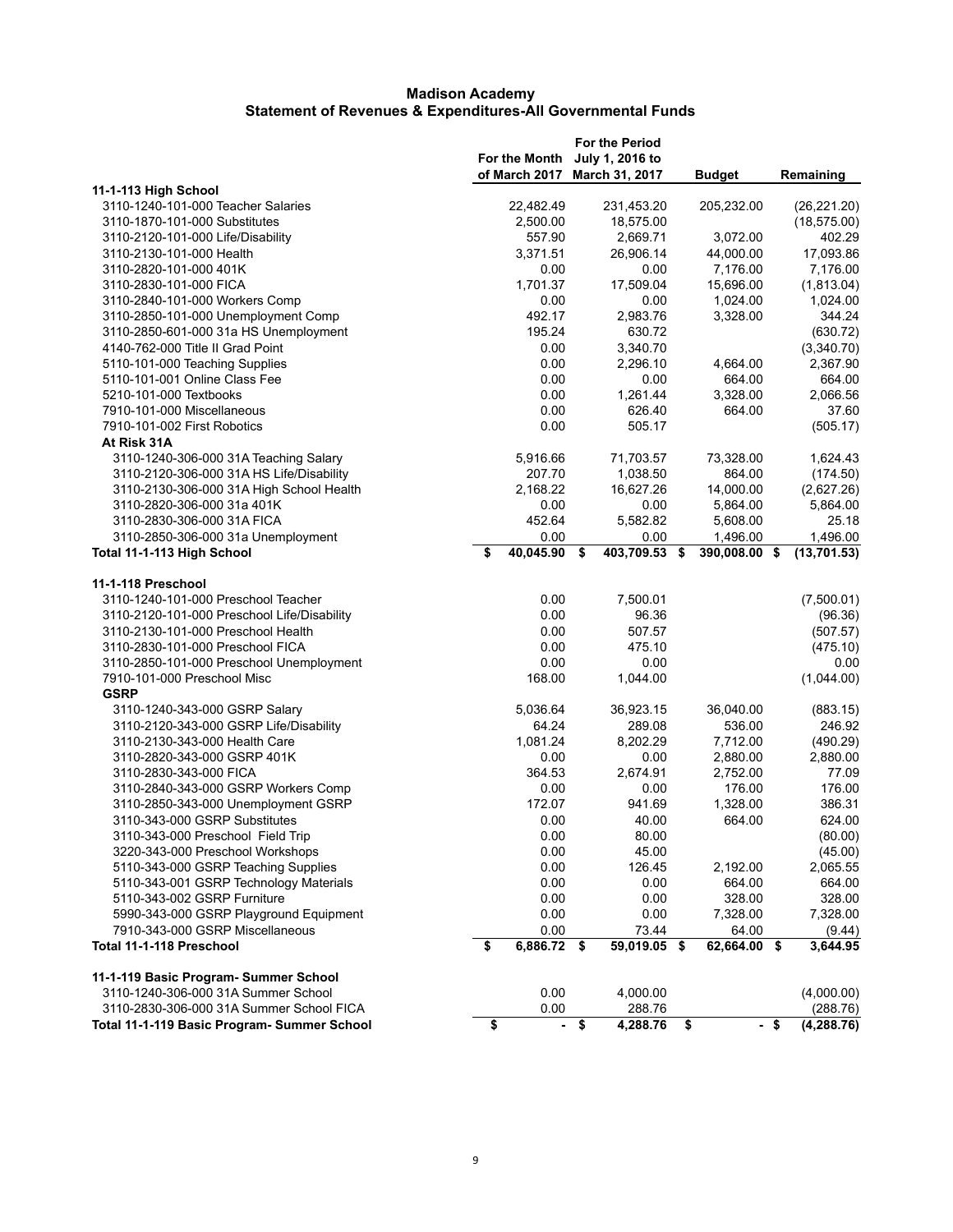|                                                 |                      |      | <b>For the Period</b> |               |              |
|-------------------------------------------------|----------------------|------|-----------------------|---------------|--------------|
|                                                 | For the Month        |      | July 1, 2016 to       |               |              |
|                                                 | of March 2017        |      | March 31, 2017        | <b>Budget</b> | Remaining    |
| 11-1-122 Special Education                      |                      |      |                       |               |              |
| 3110-1240-101-000 Special Ed Salaries           | 6,940.84             |      | 51,474.70             | 59,216.00     | 7,741.30     |
| 3110-2120-101-000 Life/Disability               | 80.90                |      | 404.50                | 688.00        | 283.50       |
| 3110-2130-101-000 Health                        | 0.00                 |      | 0.00                  | 8,664.00      | 8,664.00     |
| 3110-2820-101-000 401K                          | 0.00                 |      | 0.00                  | 3,672.00      | 3,672.00     |
| 3110-2830-101-000 FICA                          | 530.96               |      | 3,937.77              | 4,528.00      | 590.23       |
| 3110-2840-101-000 WC                            | 0.00                 |      | 0.00                  | 224.00        | 224.00       |
| 3110-2850-101-000 Unemployment                  | 104.81               |      | 618.63                | 2,000.00      | 1,381.37     |
| 3190-101-000 Contracted Services                | 0.00                 |      | 42,933.50             | 60,000.00     | 17,066.50    |
|                                                 | 0.00                 |      | 240.06                | 664.00        | 423.94       |
| 5110-101-000 Special Ed Supplies<br><b>IDEA</b> |                      |      |                       |               |              |
|                                                 |                      |      |                       |               |              |
| 3110-1240-801-000 Special Ed IDEA Salaries      | 6,008.76             |      | 58,315.61             | 50,384.00     | (7,931.61)   |
| 3110-1240-802-000 IDEA Carryover Salary         | 0.00                 |      | 0.00                  |               | 0.00         |
| 3110-1630-801-000 Sp Ed CEIS Salaries           | 1,041.66             |      | 9,374.94              | 8,328.00      | (1,046.94)   |
| 3110-2120-801-000 Life/Disability IDEA          | 147.12               |      | 728.70                | 1,344.00      | 615.30       |
| 3110-2130-801-000 Health IDEA                   | 1,620.88             |      | 12,958.62             | 9,328.00      | (3,630.62)   |
| 3110-2820-801-000 401K IDEA                     | 0.00                 |      | 0.00                  | 3,888.00      | 3,888.00     |
| 3110-2830-801-000 FICA IDEA                     | 439.46               |      | 4,259.12              | 3,720.00      | (539.12)     |
| 3110-2830-801-001 FICA IDEA CEIS                | 79.68                |      | 717.15                | 968.00        | 250.85       |
| 3110-2850-801-000 IDEA Unemployment             | 184.73               |      | 860.10                | 1,328.00      | 467.90       |
| 3110-2850-801-001 Unemployment IDEA CEIS        | 38.32                |      | 114.96                |               | (114.96)     |
| <b>Total 11-1-122 Special Education</b>         | 17,218.12 \$         |      | 186,938.36 \$         | 218,944.00 \$ | 32,005.64    |
|                                                 |                      |      |                       |               |              |
| 11-1-125 Compensatory Education                 |                      |      |                       |               |              |
| 3110-1630-101-000 Para-Pro Salary               | 1,125.00             |      | 9,874.98              | 9,000.00      | (874.98)     |
| 3110-2830-101-000 FICA                          | 86.08                |      | 725.03                | 688.00        | (37.03)      |
| 3110-2850-101-000 Unemployment                  | 41.42                |      | 124.26                | 328.00        | 203.74       |
| At Risk 31A                                     |                      |      |                       |               |              |
| 3110-1240-306-000 31A Intervention              | 2,916.66             |      | 25,780.29             | 23,328.00     | (2,452.29)   |
| 3110-1630-306-000 Parapo Salaries 31A           | 0.00                 |      | 0.00                  |               | 0.00         |
| 3110-2120-306-000 Life/Disability 31A           | 68.52                |      | 342.60                | 232.00        | (110.60)     |
| 3110-2130-306-000 Health 31A                    | 1,079.55             |      | 8,030.66              | 8,000.00      | (30.66)      |
| 3110-2820-306-000 401K 31A                      | 0.00                 |      | 0.00                  | 1,864.00      | 1,864.00     |
| 3110-2830-306-000 FICA 31A                      | 204.02               |      | 1,705.71              | 1,784.00      | 78.29        |
| 3110-2850-306-000 Unemployment 31A              | 90.27                |      | 301.91                | 496.00        | 194.09       |
| <b>Title I</b>                                  |                      |      |                       |               |              |
| 3110-1240-601-000 Title 1 Salaries              | 13,083.34            |      | 106,993.70            | 87,680.00     | (19, 313.70) |
| 3110-2120-601-000 Life/Disability Title I       | 213.40               |      | 1,266.14              | 1,408.00      | 141.86       |
| 3110-2130-601-000 Health Title I                | 2,718.12             |      | 25,912.79             | 22,664.00     | (3,248.79)   |
| 3110-2820-601-000 401K Title I                  | 0.00                 |      | 0.00                  | 7,528.00      | 7,528.00     |
| 3110-2830-601-000 FICA Title I                  | 938.20               |      | 7,591.87              | 7,200.00      | (391.87)     |
|                                                 |                      |      |                       |               |              |
| 3110-2850-601-000 Unemployment Title I          | 307.56               |      | 1,321.57              | 2,664.00      | 1,342.43     |
| 5110-601-000 Supplies - Title I                 | 0.00                 |      | 1,288.00              | 5,920.00      | 4,632.00     |
| 5110-601-019 Title I Online Class Fees          | 0.00                 |      | 0.00                  | 2,000.00      | 2,000.00     |
| 7910-601-000 Title I Summer Program             | 0.00                 |      | 0.00                  | 6,664.00      | 6,664.00     |
| <b>Total 11-1-125 Compensatory Education</b>    | \$<br>$22,872.14$ \$ |      | 191,259.51 \$         | 189,448.00 \$ | (1,811.51)   |
| 11-1-212 Guidance                               |                      |      |                       |               |              |
| 3130-1220-101-000 Guidance Salary               | 0.00                 |      | 5,333.32              | 30,744.00     | 25,410.68    |
| 3130-2130-101-000 Health                        | 0.00                 |      | 555.63                | 8,800.00      | 8,244.37     |
| 3130-2140-101-000 Life/Disability               | 0.00                 |      | 85.64                 | 456.00        | 370.36       |
| 3130-2820-101-000 401K                          | 0.00                 |      | 0.00                  | 2,152.00      | 2,152.00     |
|                                                 |                      |      |                       |               |              |
| 3130-2830-101-000 FICA                          | 0.00                 |      | 408.01                | 2,352.00      | 1,943.99     |
| 3130-2840-101-000 WC                            | 0.00                 |      | 0.00                  | 152.00        | 152.00       |
| 3130-2850-101-000 Unemployment                  | 0.00                 |      | 9.89                  | 1,064.00      | 1,054.11     |
| Total 11-1-212 Guidance                         | \$                   | - \$ | 6,392.49 \$           | 45,720.00 \$  | 39,327.51    |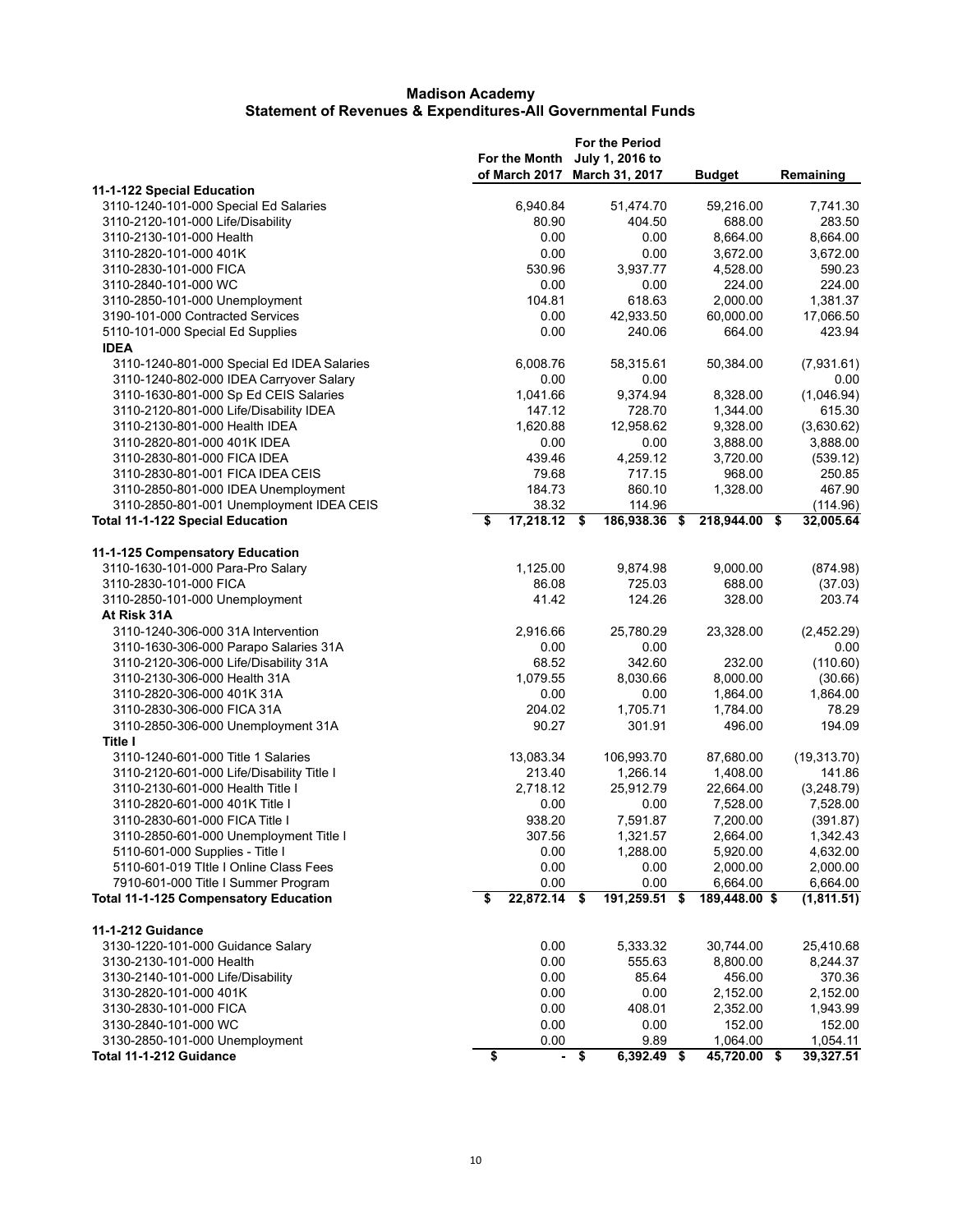|                                                          | For the Month<br>of March 2017 | <b>For the Period</b><br>July 1, 2016 to<br>March 31, 2017 | <b>Budget</b>       | Remaining              |
|----------------------------------------------------------|--------------------------------|------------------------------------------------------------|---------------------|------------------------|
| 11-1-216 Social Worker                                   |                                |                                                            |                     |                        |
| 3130-1440-101-000 Social Worker                          | 2,500.00                       | 22,374.99                                                  | 20,000.00           | (2,374.99)             |
| 3130-2120-101-000 Life/Disability                        | 56.96                          | 284.80                                                     | 192.00              | (92.80)                |
| 3130-2130-101-000 Social Worker Health                   | 1,079.09                       | 7,800.72                                                   | 8,000.00            | 199.28                 |
| 3130-2820-101-000 SW 401K                                | 0.00                           | 0.00                                                       | 1,600.00            | 1,600.00               |
| 3130-2830-101-000 Social Worker FICA                     | 169.96                         | 1,520.07                                                   | 1,528.00            | 7.93                   |
| 3130-2850-101-000 Social Worker Unemployment             | 90.34                          | 271.02                                                     | 664.00              | 392.98                 |
| Total 11-1-216 Social Worker                             | \$<br>3,896.35 \$              | 32,251.60 \$                                               | 31,984.00 \$        | (267.60)               |
| 11-1-221 Improvement of Instruction                      |                                |                                                            |                     |                        |
| 3220-101-000 Tuition Reimbursement                       | 0.00                           | 3,600.00                                                   |                     | (3,600.00)             |
| 3220-343-000 GSRP Workshops/Conferences                  | 0.00                           | 0.00                                                       | 560.00              | 560.00                 |
| <b>Title II</b>                                          |                                |                                                            |                     | 0.00                   |
| 3220-762-000 Title IIA Professional Development          | 0.00                           | 1,147.29                                                   | 3,120.00            | 1,972.71               |
| 3220-762-012 Title IIA Teach Like a Champion Training    | 0.00                           | \$<br>0.00<br>$4,747.29$ \$                                | 1,664.00            | 1,664.00<br>596.71     |
| Total 11-1-221 Improvement of Instruction                | \$                             |                                                            | 5,344.00 \$         |                        |
| 11-1-226 Supervision and Direction<br><b>GSRP</b>        |                                |                                                            |                     |                        |
| 3150-1160-343-000 GSRP Supervision                       | 0.00                           | 624.99                                                     | 3.000.00            | 2,375.01               |
| 3150-2830-343-000 GSRP FICA                              | 0.00                           | 44.43                                                      | 328.00              | 283.57                 |
| <b>Total 11-1-226 Supervision and Direction</b>          | \$<br>$\blacksquare$           | \$<br>669.42 \$                                            | 3,328.00 \$         | 2,658.58               |
| 11-1-227 Student Services                                |                                |                                                            |                     |                        |
| 5110-101-000 Testing                                     | 0.00                           | 13,741.75                                                  | 9,328.00            | (4, 413.75)            |
| <b>Total 11-1-227 Student Services</b>                   | \$                             | \$<br>$13,741.75$ \$                                       | $9,328.00$ \$       | (4, 413.75)            |
| 11-1-231 General Administration                          |                                |                                                            |                     |                        |
| 3170-101-000 Attorney                                    | 0.00                           | 207.00                                                     | 4,000.00            | 3,793.00               |
| 3180-101-000 Audit                                       | 0.00                           | 11,014.64                                                  | 7,328.00            | (3,686.64)             |
| 3190-101-000 Board Secretary                             | 166.66                         | 1,499.94                                                   | 1,000.00            | (499.94)               |
| 3191-101-000 Board Policy Service                        | 0.00                           | 850.00                                                     | 3,328.00            | 2,478.00               |
| 3510-101-000 Advertising                                 | 0.00                           | 4,197.58                                                   | 5,328.00            | 1,130.42               |
| 7910-101-000 Background                                  | 230.00                         | 1,190.00                                                   | 664.00              | (526.00)               |
| <b>Total 11-1-231 General Administration</b>             | \$<br>396.66                   | \$<br>18,959.16 \$                                         | 21,648.00 \$        | 2,688.84               |
| 11-1-232 Executive Administration                        |                                |                                                            |                     |                        |
| 3190-101-000 Purchased ESP Management Fees               | 58,510.82                      | 356,154.23                                                 | 423,616.00          | 67,461.77              |
| 3190-101-001 Bay Mills Fees                              | 16,621.55                      | 101,586.21                                                 | 127,080.00          | 25,493.79              |
| <b>Total 11-1-232 Executive Administration</b>           | 75,132.37                      | \$<br>457,740.44                                           | \$<br>550,696.00 \$ | 92,955.56              |
| 11-1-241 School Administration                           |                                |                                                            |                     |                        |
| 3150-1190-101-000 Principal & Admin Salaries             | 32,117.22                      | 283,163.25                                                 | 223,888.00          | (59, 275.25)           |
| 3150-2120-101-000 Life/Disability                        | 731.78                         | 3,425.33                                                   | 3,352.00            | (73.33)                |
| 3150-2130-101-000 Health                                 | 4,593.61                       | 32,579.72                                                  | 36,000.00           | 3,420.28               |
| 3150-2820-101-000 401K                                   | 0.00                           | 0.00                                                       | 17,904.00           | 17,904.00              |
| 3150-2830-101-000 FICA                                   | 2,403.35                       | 21,170.93                                                  | 17,120.00           | (4,050.93)             |
| 3150-2840-101-000 WC                                     | 0.00                           | 0.00                                                       | 1,112.00            | 1,112.00               |
| 3150-2850-101-000 Unemployment<br>3220-101-000 Workshops | 409.87<br>25.00                | 2,879.74<br>3,013.60                                       | 4,664.00<br>328.00  | 1,784.26<br>(2,685.60) |
| 3430-101-000 Postage                                     | 227.73                         | 2,847.23                                                   | 2,664.00            | (183.23)               |
| 3610-101-000 Copying                                     | 748.08                         | 8,257.66                                                   | 10,000.00           | 1,742.34               |
| 5910-101-000 Office Supplies                             | 181.59                         | 2,799.65                                                   | 3,328.00            | 528.35                 |
| 5910-101-001 Paper Supply                                | 983.09                         | 3,193.46                                                   | 3,328.00            | 134.54                 |
| 7410-101-000 Dues/Fees                                   | 1,000.00                       | 1,822.50                                                   | 1,328.00            | (494.50)               |
| 7910-101-000 Miscellaneous                               | 163.72                         | 1,124.85                                                   | 1,328.00            | 203.15                 |
| <b>Total 11-1-241 School Administration</b>              | \$<br>43,585.04 \$             | 366,277.92 \$                                              | 326,344.00 \$       | (39, 933.92)           |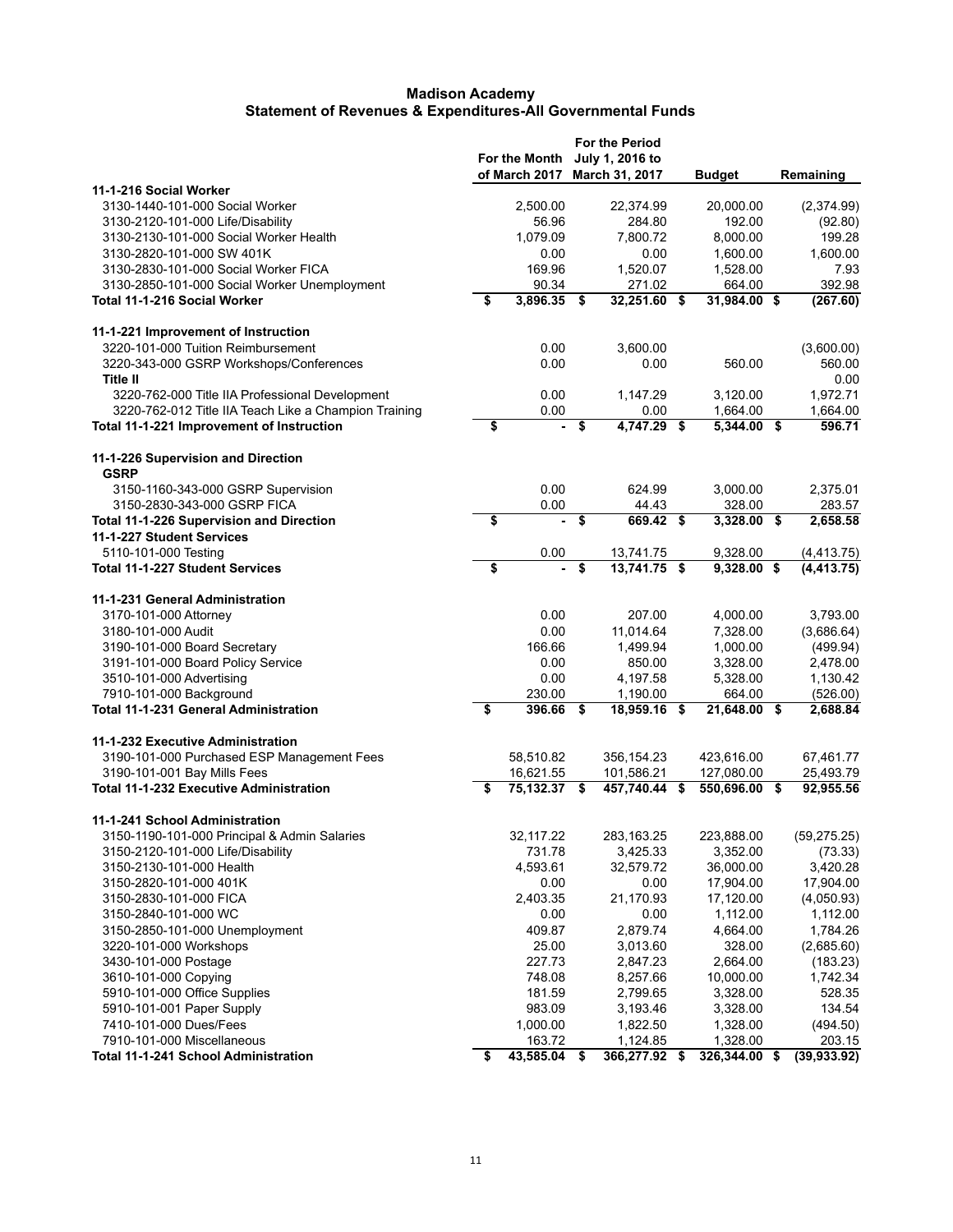|                                                                       |                         | For the Month<br>of March 2017 |                                      | <b>For the Period</b><br>July 1, 2016 to<br>March 31, 2017 |        | <b>Budget</b>               | Remaining                  |
|-----------------------------------------------------------------------|-------------------------|--------------------------------|--------------------------------------|------------------------------------------------------------|--------|-----------------------------|----------------------------|
| 11-1-259 Other Business Service                                       |                         |                                |                                      |                                                            |        |                             |                            |
| 3920-101-000 General Insurance                                        |                         | 0.00                           |                                      | 22,274.00                                                  |        | 20,664.00                   | (1,610.00)                 |
| 4210-101-000 Building Mortage                                         |                         | 0.00                           |                                      | 0.00                                                       |        | 0.00                        | 0.00                       |
| 7210-101-000 Interest on Notes                                        |                         | 0.00                           |                                      | 0.00                                                       |        |                             | 0.00                       |
| 7410-101-000 Bank Fees                                                |                         | 118.00                         |                                      | 643.50                                                     |        | 664.00                      | 20.50                      |
| <b>Total 11-1-259 Other Business Service</b>                          | \$                      | 118.00                         | \$                                   | 22,917.50 \$                                               |        | 21,328.00 \$                | (1,589.50)                 |
| 11-1-261 Operations & Maintenance                                     |                         |                                |                                      |                                                            |        |                             |                            |
| 3150-1640-101-000 Janitor Salaries                                    |                         | 2,625.00                       |                                      | 23,625.00                                                  |        | 11,000.00                   | (12,625.00)                |
| 3150-2120-101-000 Life/Disability                                     |                         | 0.00                           |                                      | 0.00                                                       |        | 160.00                      | 160.00                     |
| 3150-2130-101-000 Health                                              |                         | 0.00                           |                                      | 0.00                                                       |        |                             | 0.00                       |
| 3150-2830-101-000 FICA                                                |                         | 200.82                         |                                      | 1,807.38                                                   |        | 840.00                      | (967.38)                   |
| 3150-2840-101-000 WC                                                  |                         | 0.00                           |                                      | 0.00                                                       |        | 48.00                       | 48.00                      |
| 3150-2850-101-000 Unemployment Comp                                   |                         | 96.62                          |                                      | 411.54                                                     |        | 528.00                      | 116.46                     |
| 3190-101-000 Cleaning                                                 |                         | 24,280.00                      |                                      | 122,660.00                                                 |        | 60,328.00                   | (62, 332.00)               |
| 3410-101-000 Telephone                                                |                         | 310.67                         |                                      | 3,568.69                                                   |        | 4,664.00                    | 1,095.31                   |
| 3490-101-000 Internet                                                 |                         | 873.87                         |                                      | 5,493.81                                                   |        | 6,000.00                    | 506.19                     |
| 3830-101-000 Water/Sewer                                              |                         | 475.02                         |                                      | 17,967.67                                                  |        | 15,328.00                   | (2,639.67)                 |
| 3840-101-000 Waste                                                    |                         | 0.00                           |                                      | 8,247.51                                                   |        | 6,664.00                    | (1,583.51)                 |
| 3890-101-000 Security                                                 |                         | 206.11                         |                                      | 3,512.97                                                   |        | 664.00                      | (2,848.97)                 |
| 4110-101-000 Building Repairs & Maintenance                           |                         | 527.84                         |                                      | 29,728.12                                                  |        | 33,328.00                   | 3,599.88                   |
| 4110-101-000 Lawn/Snow                                                |                         | 0.00                           |                                      | 11,228.00                                                  |        | 23,328.00                   | 12,100.00                  |
| 4120-101-000 Equipment Repairs & Maintenance                          |                         | 78.00                          |                                      | 9,704.68                                                   |        | 6,664.00                    | (3,040.68)                 |
| 4140-101-000 Tech Software & Supplies                                 |                         | 86.00                          |                                      | 2,397.98                                                   |        | 2,664.00                    | 266.02                     |
| 4140-101-001 Web Tech Contracts                                       |                         | 0.00                           |                                      | 1,875.00                                                   |        | 1,000.00                    | (875.00)                   |
| 4140-101-003 SRSD Contracts                                           |                         | 0.00                           |                                      | 0.00                                                       |        | 3,328.00                    | 3,328.00                   |
| 4190-101-000 HVAC Repair & Maint.                                     |                         | 410.00                         |                                      | 14,442.00                                                  |        | 9,328.00                    | (5, 114.00)                |
| 4210-343-000 GSRP Rent                                                |                         | 0.00                           |                                      | 0.00                                                       |        | 2,664.00                    | 2,664.00                   |
| 4910-101-000 Tech Repair & Maint.                                     |                         | 0.00                           |                                      | 23,439.48                                                  |        | 26,664.00                   | 3,224.52                   |
| 5510-101-000 Gas                                                      |                         | 1,459.98                       |                                      | 21,077.82                                                  |        | 20,000.00                   | (1,077.82)                 |
| 5520-101-000 Electric                                                 |                         | 2,287.10                       |                                      | 35,624.66                                                  |        | 36,664.00                   | 1,039.34                   |
| 5990-101-000 Janitorial Supplies                                      |                         | 818.93                         |                                      | 21,089.52                                                  |        | 10,000.00                   | (11,089.52)                |
| 6410-101-000 CO-Tech Hardware Depreciable                             |                         | 0.00                           |                                      | 5,530.50                                                   |        | 6,664.00                    | 1,133.50                   |
| 6410-101-001 CO- Furniture Depreciable                                |                         | 0.00                           |                                      | 0.00                                                       |        | 1,664.00                    | 1,664.00                   |
| 7410-343-000 GSRP Dues/Fees                                           |                         | 0.00                           |                                      | 0.00                                                       |        | 96.00                       | 96.00                      |
| 7910-101-000 Miscellaneous<br>Total 11-1-261 Operations & Maintenance | \$                      | 0.00<br>$34,735.96$ \$         |                                      | 1,700.00<br>365,132.33 \$                                  |        | 664.00<br>290,944.00 \$     | (1,036.00)<br>(74, 188.33) |
|                                                                       |                         |                                |                                      |                                                            |        |                             |                            |
| 11-1-271 Transportation                                               |                         |                                |                                      |                                                            |        |                             |                            |
| 7910-101-000 Transportation                                           |                         | 18,415.00                      |                                      | 144,442.00                                                 |        | 116,664.00                  | (27, 778.00)               |
| 7910-101-001 Field Trip Transportation                                |                         | 0.00                           |                                      | 4,873.27                                                   |        |                             | (4,873.27)                 |
| Total 11-1-271 Transportation                                         |                         | 18,415.00                      |                                      |                                                            |        | 149,315.27 \$ 116,664.00 \$ | (32, 651.27)               |
| 11-1-289 Support Services                                             |                         |                                |                                      |                                                            |        |                             |                            |
| 7910-101-000 Fund Raising Expense                                     |                         | 0.00                           |                                      | 0.00                                                       |        | 2,664.00                    | 2,664.00                   |
| 7910-101-001 Student Activites                                        |                         | 525.00                         |                                      | 2,387.45                                                   |        | 5,328.00                    | 2,940.55                   |
| 7910-101-002 Field Trip Fees                                          |                         | 255.00                         |                                      | 820.00                                                     |        | 6,664.00                    | 5,844.00                   |
| <b>Total 11-1-289 Support Services</b>                                | \$                      | 780.00 \$                      |                                      | 3,207.45 \$                                                |        | 14,656.00 \$                | 11,448.55                  |
| 11-1-330 Community Activities                                         |                         |                                |                                      |                                                            |        |                             |                            |
| 5990-343-000 GSRP Parent/Family Activities                            |                         | 0.00                           |                                      | 0.00                                                       |        | 216.00                      | 216.00                     |
| <b>Total 11-1-330 Community Activities</b>                            | \$                      |                                | $\overline{\boldsymbol{\mathsf{s}}}$ |                                                            | $-$ \$ | $216.00$ \$                 | 216.00                     |
| 11-1-351 After School Student Care                                    |                         |                                |                                      |                                                            |        |                             |                            |
| 3190-1630-101-000 After Schoo Student Care Wages                      |                         | 250.00                         |                                      | 2,300.00                                                   |        | 2,000.00                    | (300.00)                   |
| 3190-2830-101-000 FICA                                                |                         | 19.12                          |                                      | 175.95                                                     |        |                             | (175.95)                   |
| 3190-2850-101-000 Unemployment                                        |                         | 9.20                           |                                      | 100.39                                                     |        |                             | (100.39)                   |
| Total 11-1-351 After School Student Care                              | $\overline{\mathbf{s}}$ | $278.32$ \$                    |                                      | $2,576.34$ \$                                              |        | $2,000.00$ \$               | (576.34)                   |